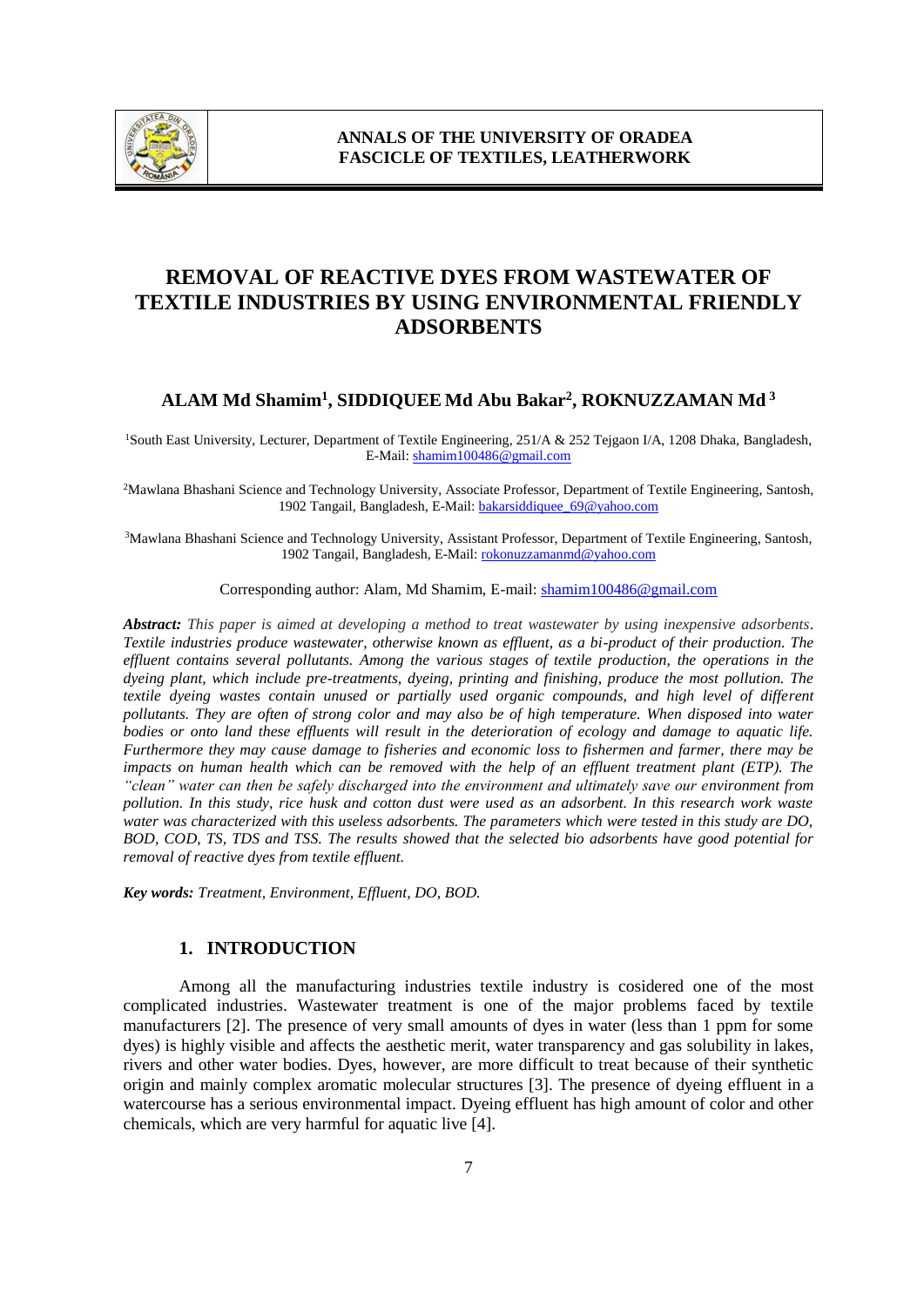

Many studies have been undertaken to find low-cost sorbents, which include peat, bentonite, steel-plant slag, fly ash, maize cob, wood shavings and silica.[5] However, these low-cost sorbents generally have low uptake, which means that large amounts of sorbents are needed. Although good sorption capacities for dyes are found for such materials as cellulose, sugarcane bagasse, and coconut husk, successful regeneration has not been reported. Therefore, new, economical, easily available and highly effective sorbents still need to be found [6]. For my study I used two new and renewable biomaterials i.e micro dust and rice husk for wastewater treatment. The main purpose of this study was the removal of Color, TS, TDS, TSS and increase the DO of wastewater. From this experiment very good results were obtained in this regards.

### **2. EXPERIMENTAL METHODOLOGY**

#### **2.1 Materials and Reagents.**

In addition to common laboratory glassware, apparatus and instruments used are UV-Vis spectrophotometer, portable multi-parameter, electronic balance, vacuum oven, magnetic stirrer, incubator and refrigerator.

### **2.2. Adsorbent preparation**

After collecting grain size of rice husk were separated. Then dried husk was stirred in acetic acid solution at 60°C for 90 minutes. After that filtered husk was dried at 105 °C for 24 hours. [7] Another biomaterial cotton dust was washed with distilled water for two times and then dust was stirred in water with sodium hydroxide, sodium silicate and hydrogen peroxide at 90°C for 90 minutes. Filtered dust was dried at 105°C for 24 hours.

#### **2.3. Analytical Procedures**:

Equal amount of biomaterials i.e cotton dust 1.5g, rice husk 1.5g and combined 1.5g (0.75g+0.75g) were added to the beaker. The adsorption experiments were carried out in beakers. Adsorption factors including the amount of adsorbents ( 1.5 g), initial sample concentration for waste water and dye solutions 100 mL and 10 mg/L respectively, contact time 120 minutes and pH 8 were evaluated. After the adjustment of pH to the desired value with 0.01 M HCL and 0.01 M NaOH solutions, the sample solution was stirred using a magnetic stirrer. The adsorption from the aqueous solution was studied. After the desired contact period for each batch experiment, the aqueous phases were separated from the materials, and the dye concentration of dye was measured using a UV-Vis Spectrophotometer.

Then optimization of different factors carried out like as adsorbents, pH and equilibrium time. The different amounts of adsorbents (1-4 g) were added to 100 mL dye solution in the bathes for 210 minutes for optimizing amount of adsorbent. Initial pH of solution was adjusted to 4, 5,6,7,8,9,11 and 12 using 0.01 M HCL and 0.01 M NaOH solutions at optimum condition adsorbent amount and dye solution concentration. To determine the equilibrium time for the maximum uptake of dye solution, the adsorption of two biomaterials were studied for the above optimized condition as a function of time(30,40,60,80,100,120,140,160,180,200 & 210 minutes).

## **2.4. Determination of physical and chemical characteristics of wastewater:**

At first Calibration curve were obtained by measuring the absorbance of standard dye solution of known five concentrations (5, 10, 15,20,20,25 mg/L). The amounts of dye onto the adsorbents were determined by measuring the absorbance of dye after batch experiment by UV-Vis Spectrophotometer. The sample were analyzed against a calibration curve prepare by standard solution of dye. Finally Different physical and chemical characteristics of wastewater like as Total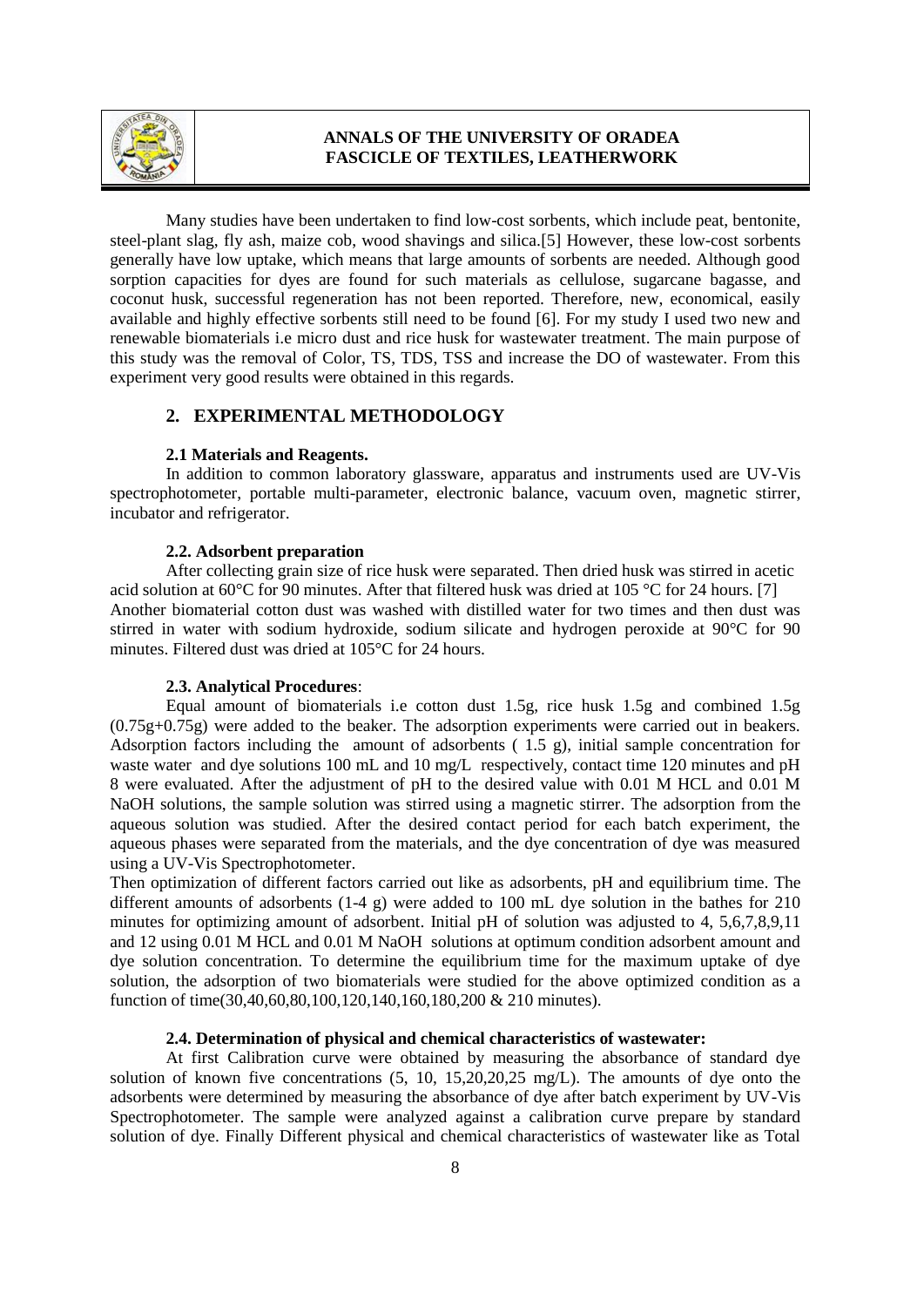

Solids, Total Dissolved Solids, Total Suspended Solids, Dissolved Oxygen, pH, Biological Oxygen Demand and Chemical Oxygen Demand were measured with help of respective method and machine.

### **3. RESULTS AND DISCUSSION**

#### **3.1. Calibration Curve For Novacron red dye:**

Calibrations were obtained by determining the concentrations of Novacron Red dye solution by UV-vis Spectrophotometer at wavelength of 570 nm where maximum absorbance was observed. The Absorbance vs. Concentration of Novacron Red dye solution is presented in **Fig.1.** From this figure, it is seen that the absorbance vs. concentration curve is a straight line passing through the origin. The correlation coefficient  $(R^2)$  of the line is 0.9998.

#### **3.2. Observation of effect of contact time:**

The effects of contact time for the adsorption of novacron red was studied for a period of 210 min and the results are shown in the **Fig.2**. It showed that the dye removal was rapid at a certain time then the rate was decreased after saturation. In this experiment the cotton dust, rice husk and combined adsorbent showed highest absorptive capacity at 120 mins, 140 mins and 130 mins respectively. . So that, after a certain period of time, the adsorbent reached to its equilibrium condition and we find out the optimum contact time.

#### **3.3. Observation of effect of pH variation:**

Change of pH also affects the adsorptive process through dissociation of functional groups on the adsorbent surface active sites. Consequently, this leads to a shift in reaction kinetics and adsorption equilibrium. The effect of pH of Novacron red on the adsorbents was shown in the **Fig 3**.

#### **3.4. Observation of effect of adsorbent dosage:**

The effects of adsorbents dosage on the removal of novacron red were shown in **Fig.4**. Interactions were carried out between dye solutions and adsorbents by adding different amounts of adsorbents (2-25 g/L) to 100 mL of 10 mg/L of dye solution taken in a beaker for 120 mins, 140 mins and 130 mins for cotton dust, rice husk and combined respectively. Removal efficiency was calculated by measuring absorbance of dye solutions after adsorption.



*Fig. 1: Calibration Curve of Novacron red dye*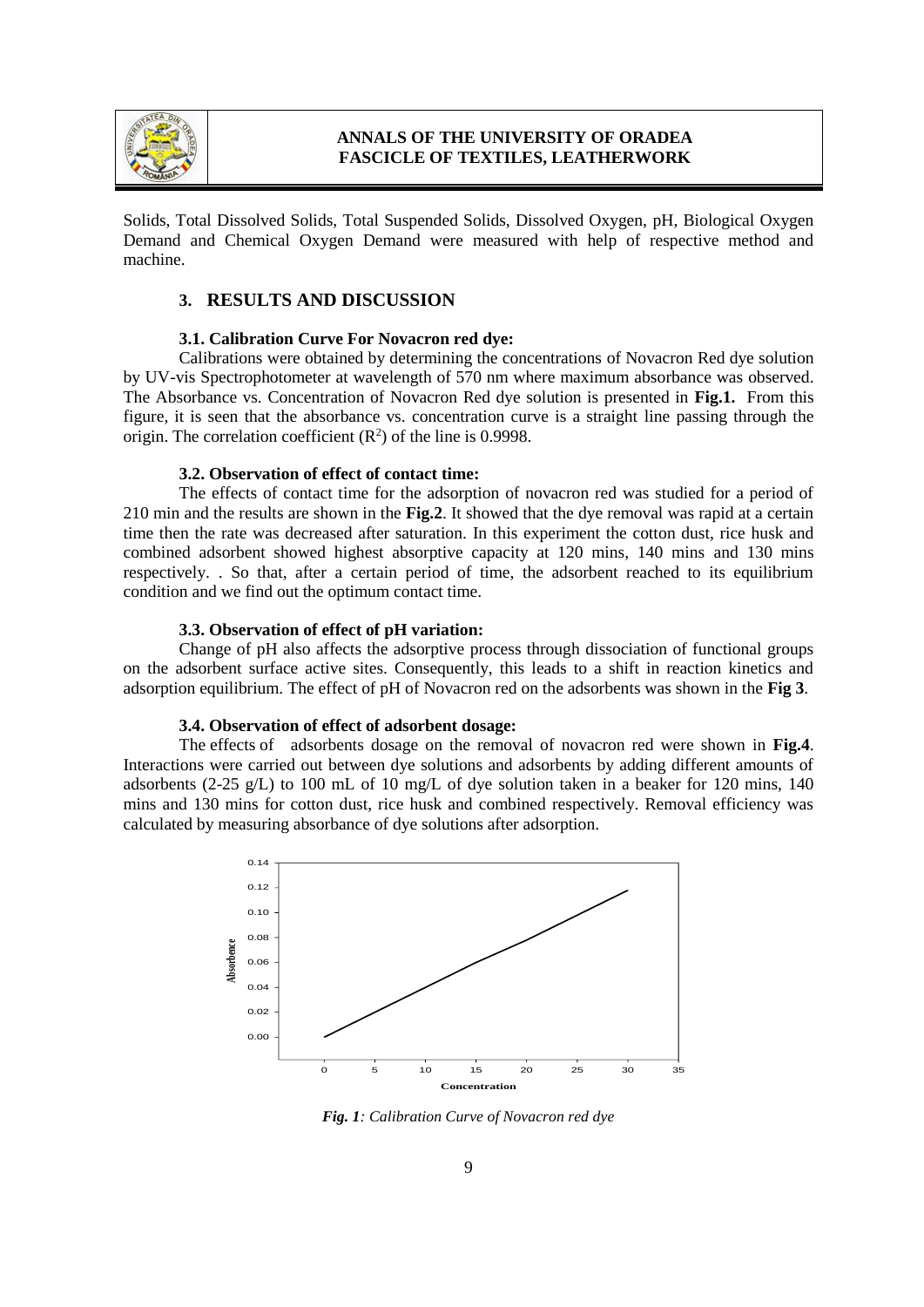



*Fig. 2: Observation of effect of contact time*



*Fig. 3: Observation of effect of pH variation*



*Fig. 4: Observation of effect of adsorbent dosage*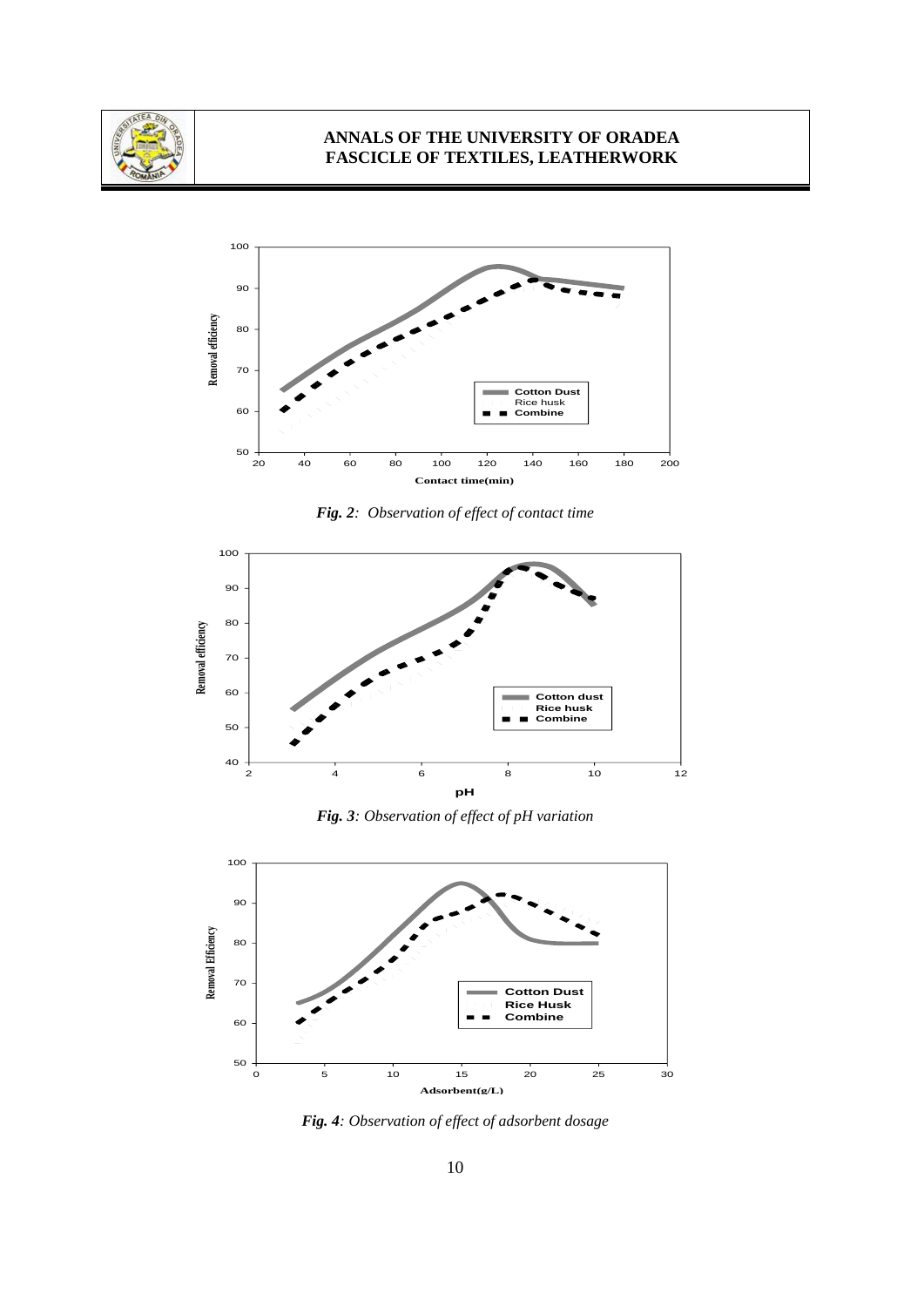

| <b>Parameters</b>         | <b>Before</b><br><b>Treatment</b> | <b>After Treatment</b><br><b>With Cotton</b><br><b>Dust</b> | <b>After Treatment</b><br>With rice husk | After<br><b>Treatment With</b><br>combined |
|---------------------------|-----------------------------------|-------------------------------------------------------------|------------------------------------------|--------------------------------------------|
| pH                        | 11                                | 8                                                           | 7                                        | 7.5                                        |
| DO(mg/L)                  | 6.8                               | 7.2                                                         | 7                                        | 7.4                                        |
| BOD(mg/L)                 | 98                                | 44                                                          | 48                                       | 47                                         |
| $\text{COD}(\text{mg/L})$ | 992                               | 315.5                                                       | 389                                      | 330                                        |
| TS(mg/L)                  | 3444                              | 2155                                                        | 2214                                     | 2190                                       |
| TDS(mg/L)                 | 3224                              | 2014                                                        | 2090                                     | 2050                                       |
| TSS(mg/L)                 | 220                               | 141                                                         | 124                                      | 116                                        |

#### **3.5. Physical and chemical characteristics of the textile waste water**

*Table1: Physical and chemical characteristics of the textile waste water*

It is seen from visual and machine observation that after treating with the adsorbents, deep colored non-transparent wastewater became colorless and transparent indicating that both the adsorbents studied in this work are capable to remove reactive dyes from wastewater generated from textile industries.

### **5. CONCLUSIONS**

Two new biomaterials namely cotton dust and rice husk were found to be very effective in removing reactive dyes from wastewater. Initially although one reactive dye, Novacron red was used, it is found that these adsorbents are able to remove all three reactive (Novacron red, Novacron yellow and Novacron blue) dyes present in collected wastewater sample.

Adsorptions on both biomaterials are found to be affected by pH of dye solution, contact time and adsorbent/dye ratio. Both the adsorbents are found able to decrease pH, COD materials, and BOD materials, TS, TDS and TSS significantly. They are also found to increase DO level in wastewater.

Comparable adsorptive ability of dyes from wastewater was found by cotton dust and rice husk regarding removal efficiency, however, regarding adsorbent/dye ratio and contact time, cotton dust seems to be a better adsorbent compared to rice husk. Rice hulls are economically cheap and so regeneration is not necessary [8]. The factors which favors the selection of cotton dust and rice husk are its low cost, widespread presence and organic composition which shows strong affinity for some selected dyes.

As Sorption is an effective process for decolorization of textile dyes so this is one of the effective techniques for color removal. Although cotton dust was the most effective sorbent due to the high surface area, another low cost sorbent rice hust could also be used for color removal.

#### **REFERENCES**

[1] M. Akhtaruzzaman, Alexandra Clemett, Jerry Knapp, Mahbubul A. Mahmood, Samiya Ahmed, Choosing an Effluent Treatment Plant, ISBN: 984 - 8121 - 07 – 2,

[2] H. Najafi\* and H. R. Movahed , Improvement of COD and TOC reactive dyes in textile wastewater by coagulation chemical material, ISSN 1684–5315, *African Journal of Biotechnology,* 6 July, 2009, Vol. 8 (13), pp. 3053-3059,